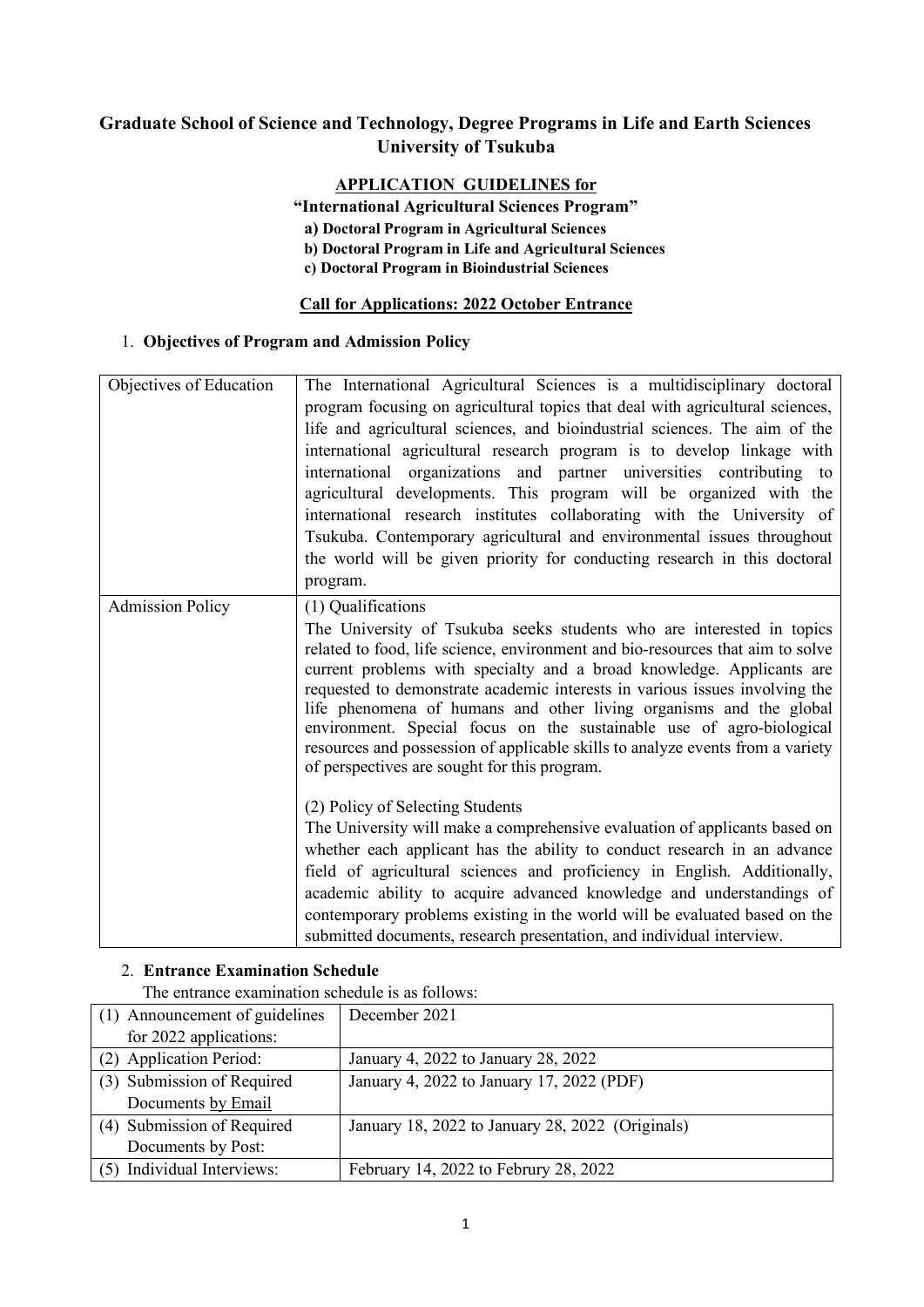| (6) Announcement of Final  | March 25, 2022                         |  |
|----------------------------|----------------------------------------|--|
| Decision on Application:   |                                        |  |
| (7) Enrollment Procedures: | Late June, 2022 to end of August, 2022 |  |
|                            | (A separate notification will be sent) |  |
| (8) Enrollment Date:       | October 1, 2022                        |  |
| (9) Entrance Ceremony:     | End of September, 2022                 |  |

#### 3. **Number of Students Acceptance per Year Limited**

# 4. **Qualifications of Applicants**

Individuals falling under any one of the categories below may apply for this program.

- (1) Persons who have earned or expect to earn a master's degree by September 30, 2022.
- (2) Persons who have earned or expect to earn a specialized graduate degree by September 30, 2022.
- (3) Persons who have been recognized as eligible during the screening processes conducted by the Graduate School of Life and Environmental Sciences at the University of Tsukuba. In the screening process, demonstration of superior academic abilities among university graduates and being 24 years old by September 30, 2022 are required.

# 5. **Documents Required for Application**

The following documents are necessary for application. Please use the application forms that can be downloaded from http://www.global.tsukuba.ac.jp/doctoral/international-agricultural-sciencesprogram website.

|   | <b>Necessary Documents</b>               | <b>Submitting Person</b> | Remarks                                                                                                                                                                                                                                                              |
|---|------------------------------------------|--------------------------|----------------------------------------------------------------------------------------------------------------------------------------------------------------------------------------------------------------------------------------------------------------------|
| 1 | <b>Application Form</b>                  | All                      | Fill Form 1 and attach a passport size photo<br>(frontal view of the face and upper half of<br>your body (4 cm x 5 cm) taken within 6<br>months. See Section 7.                                                                                                      |
| 2 | <b>Study Plan</b>                        | All                      | Please use Form 2.                                                                                                                                                                                                                                                   |
| 3 | Recommendation<br>Letter                 | All                      | A confidential recommendation letter using<br>For details, see section 6-1.<br>Form 3.                                                                                                                                                                               |
| 4 | Supervisor's<br>Agreement                | All                      | A letter of agreement prepared by the<br>prospective supervisor to serve as an academic<br>advisor when the applicant is successfully<br>accepted by the Graduate School of the<br>University of Tsukuba. Please use A4 size<br>paper. For details, see section 6-2. |
| 5 | (Expected)<br>Completion<br>Certificate* | All                      | Certificate of Master's Graduation,<br>or Letter from the academic office of your<br>university describing the expected date for<br>completion of the Master's degree program.                                                                                       |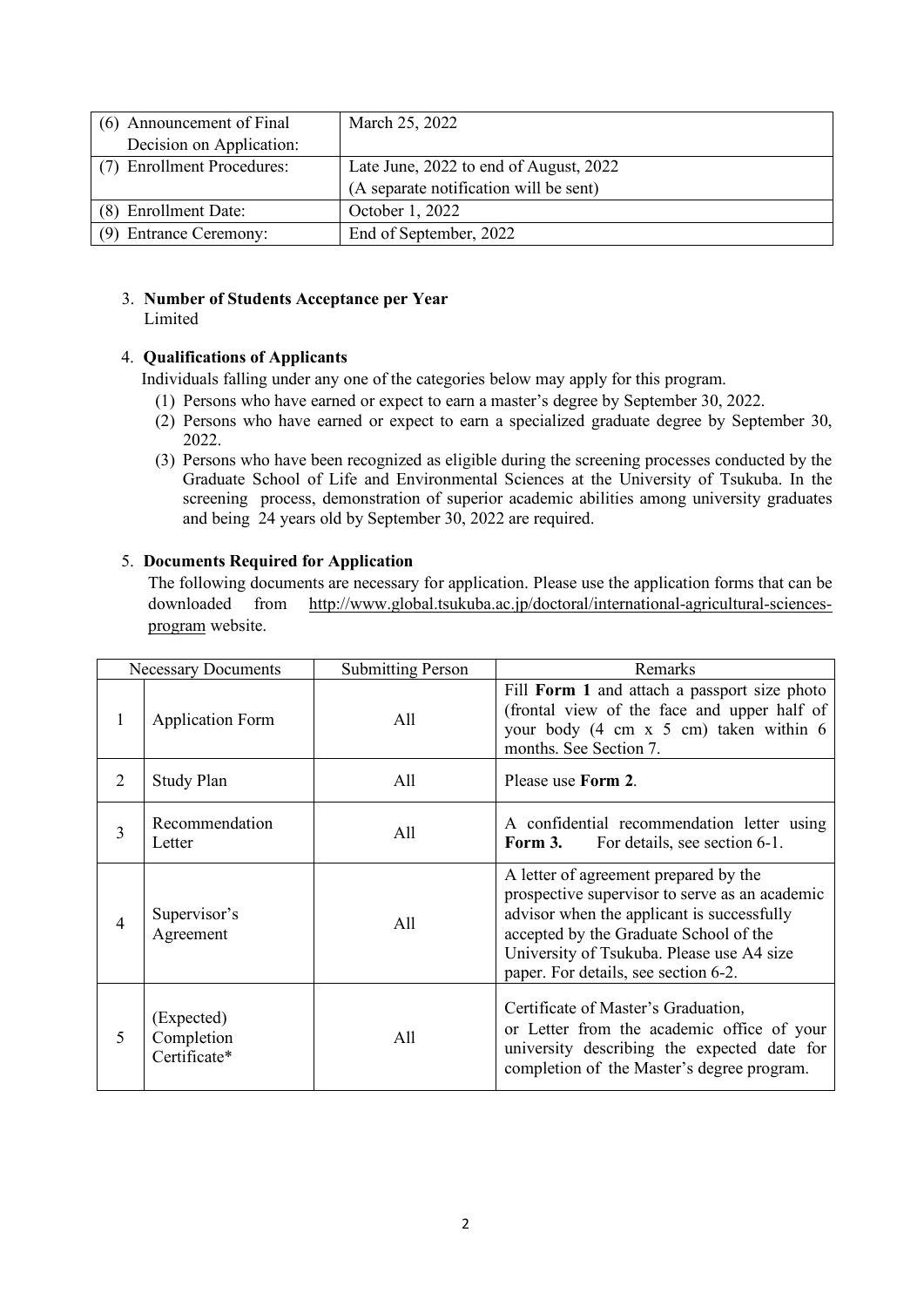| 6              | Degree Certificate*                                    | Graduated from<br>outside Japan          | If you graduated from a graduate school<br>Japan, please submit<br>outside<br>degree<br>a<br>certificate of your master's degree.                                                                                                                           |
|----------------|--------------------------------------------------------|------------------------------------------|-------------------------------------------------------------------------------------------------------------------------------------------------------------------------------------------------------------------------------------------------------------|
| $\overline{7}$ | Transcript*                                            | All                                      | Original transcript of records<br>from the<br>university, including<br>previous<br>bachelor's<br>degree and master's degree.<br>If you are still attending a Graduate School,<br>submit transcript of records for the period<br>available.                  |
| 8              | Research<br>Achievements                               | All                                      | Please provide the list of publications (If any,<br>please use A4 size paper)                                                                                                                                                                               |
| 9              | Passport                                               | For those who already<br>have a passport | If you already possess a passport, please<br>submit a copy of your passport with your<br>name. The passport will be solely used to<br>confirm the name of applicant.                                                                                        |
| 10             | Certificate of<br>Sponsorship                          | Funded<br>Applicant                      | Please submit a "Certificate of sponsorship"<br>from a public funding agency (If any)                                                                                                                                                                       |
| 11             | Certificate of<br>Payment of<br><b>Examination Fee</b> | All                                      | Use Form 4. See section $7(B)$<br>[Exceptions]<br>1. MEXT financed international students<br>Students who are expected to complete<br>2.<br>Master's program at the University of<br>Tsukuba in September 2022 and continue<br>to study in this university. |
| 12             | English proficiency                                    | All Non-native English<br>speakers       | Results of Official English Test Records of<br>TOEFL, TOEIC or IELTS etc. See Section 8.                                                                                                                                                                    |
| 13             | Checklist                                              | All                                      | Please submit this checklist (Form 5) as the<br>first page of the application documents.                                                                                                                                                                    |

Note:

\*In case your current name is different from that on the documents you submit (for example, because of marriage), submit proof of the name change (e.g., copy of marriage license).

i) All application documents must be written in English. If the documents or qualification certificates issued by your school are in a language other than English or Japanese, translate and type the entire text into English (no specific format is designated; please use A4 size or Letter size paper). ii) Forms 1, 2, 3, 4 and 5 can be found at the end of this "Guidelines for Application".

# 6. **Recommendations and Prospective Advisor's Agreement Letters**

- 1) A confidential recommendation letter from the Dean/research supervisor issued by the University/Institution where applicant has graduated or expect to graduate is required for application. The letter should be sealed by the Dean/research supervisor for confidentiality. Use **Form 3**
- 2) Applicants are requested to submit a prospective academic advisor's agreement letter along with the necessary documents. The letter should note that the academic advisor has agreed to supervise the applicant's research if the applicant successfully passes the entrance examination. Please use A4 szie paper for the recommendation letter and supervisor agreement letter.

# 7. **Submission of Application Forms**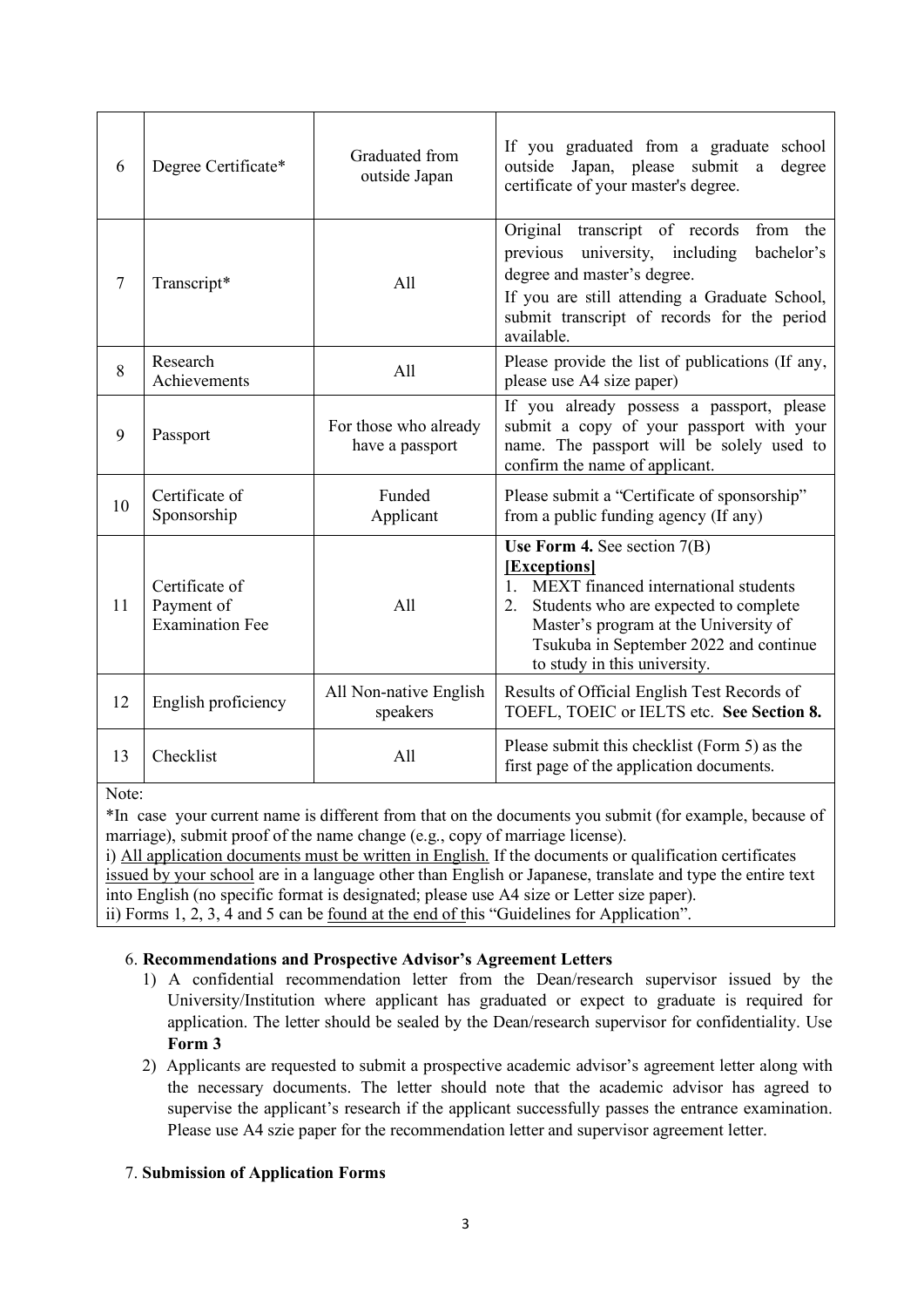(A) Preliminary e-mail submission of the application forms.

- (1) Required documents : Form 1, 2 and 5, Completion (expected) Certificate, Degree Certificate, transcript, English score as well as other documents.
- (2) Format : PDF
- (3) Submission Period : **January 4, 2022 to January 17, 2022 (Japan Standard Time).**
- (4) E-mail Address : intagrsciadm $@$ un.tsukuba.ac.jp
- (5) Eligibility of the applicants will be checked by the administration office.
- (6) Eligible applicants will receive an e-mail message instructing them to pay the examination fee and submit the hard copy of their application forms.

### (B) Credit card payment of the Examination Fee**:**

[ATTENITION] Payment should be made only after eligibility of application has been checked as described at Section 7(A). Payment period: **January 4 to January 28, 2022 (Japan Standard Time).** URL: **https://e-shiharai.net/english/** Amount: 30,000 Japanese yen Receipt: Please print the receipt page and attach to **Form 4 Please note that the examination fee is non-refundable.** 

- (C) Final Submission of the Original printouts of Application Form.
	- (1) Required documents:

All original documents

(2) Submission Period

#### **January 18, 2022 to January 28, 2022 (Japan Standard Time).**

(3) Mailing address:

Graduate Program Office for Agricultural Sciences (F306), University of Tsukuba 1-1-1 Tennodai, Tsukuba, Ibaraki 305-8572, Japan Tel: +81-29-853-7228

- 
- (D) Remarks:
	- (1) If any document is missing or is not filled in correctly, your application will not be accepted. Please check thoroughly and carefully before sending the documents. Please note that the original application documents must be received during the period for accepting documents in JST time.
	- (2) Application documents will not be returned.
	- (3) For persons who require special considerations for study due to disabilities or other issues, please consult by sending an e-mail to the address below before applying. E-mail address: intagrsciadm@un.tsukuba.ac.jp
	- (4) If any factual discrepancies are found in the application or application documents after admission to the University, admission may be revoked.

# **8. English proficiency.**

- (1) Non-native English speakers need to submit TOEFL/TOEIC/IELTS test results. Please send one of the following test results with Photo ID of the applicant.
	- ⅰ) Examinee Score Report (TOEFL),
	- ⅱ) Official Score Certificate (TOEIC) or
	- ⅲ) Test Results Form (IELTS)